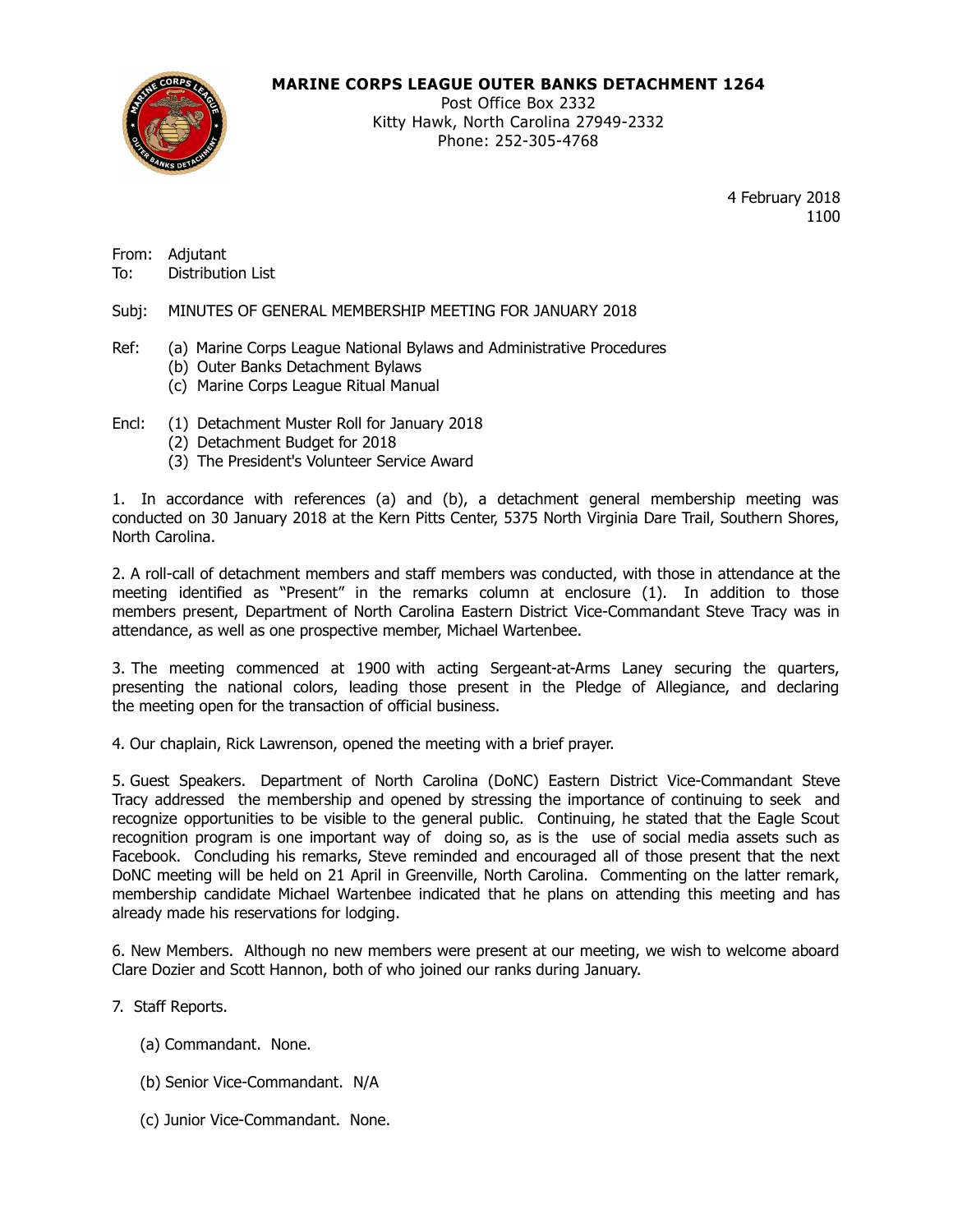(d) Judge Advocate. Russ Laney reported that the Kelly's Annual Saint Patrick's Day Parade will be held on Sunday, 18 March 2018. As in years past, those members participating will meet at the American Legion Post in Kill Devil Hills and will be transported to the parade's starting point in Nags Head. All members are encouraged to attend as those unable to march the parade's one-mile route will be afforded the opportunity to ride in a vehicle or on a towed veterans float. Russ also reported that the drop of candy to local children on 17 December by the Berlin Candy Bomber went well, and that all the local veterans organizations contributed to the purchase of over 600-pounds of candy.

#### (e) Junior Past-Commandant. N/A

 (f) Adjutant. Robert Yanacek reported that we have 45 members on the rolls at this time, which is a net increase of one over last month. During the past month we have added two new members and lost one as a result of failure to pay annual membership dues. Of those currently on the rolls, 38 (84.4 percent) are current in their dues—a significant improvement over the 38.6-percent in a good-standing status reported at our December meeting. Robert attributed this improvement to an aggressive e-mail and letter campaign and most importantly, the close coordination between himself and Paymaster Diaz. To ensure that delinquent dues do not become a concern in the future, Robert has added an action plan to our operational calendar to notify all annual paying members on 1 August of each year.

(g) Chaplain. Rick Lawrenson reported that Larry Czernik's father, retired Marine Sergeant Major Edward J. Czernik, passed away on 19 January. Concluding his brief report, Rick indicated that he and Adjutant Yanacek carpooled and attended the funeral services that were conducted in New Bern, North Carolina on 23 January.

(h) Paymaster. Jorge Diaz provided a detailed end-of-year report including a listing of all income and expenditures since our last meeting and the detachment's current account balance. His written report was examined, discussed, and accepted with no discrepancies noted. Commandant Hudson extended his thanks to Paymaster Diaz for his noteworthy work and commended all hands for their efforts in fundraising activities during the past year. Concluding, Jorge added that as always, his records are available for review by any detachment member.

- (i) Quartermaster. None.
- (j) Sergeant-at-Arms. N/A

(k) Toys for Tots Liaison. Due to the absence of our Toys for Tots Liaison, Judge Advocate Laney reported that the 2017 distribution of toys went well once again. He reported that a total of 5,336 toys were collected and that 1,287 children in Dare and Currituck Counties received toys as a result of our efforts and the generosity of the general public. Russ also commended the efforts of the Cape Hatteras Secondary School baseball team for purchasing and donating \$1,400 in toys using funds they generated through the raffle ticket sales of a donated \$100 Walmart gift card.

8. Old Business

(a) Awards Presentation. Department of North Carolina Eastern District Vice-Commandant Tracy presented the detachment with a National Junior Vice-Commandant's Citation for actions that resulted in a significant increase in membership over the past few years. District Vice-Commandant Tracy offered his personal congratulations on this accomplishment, noting that only six of the department's 57 active detachments were cited for such acts.

(b) Recruiting and Retention. Adjutant Yanacek reported that in addition to the two new members that were added to our rolls during the month, we currently have one membership candidate that will be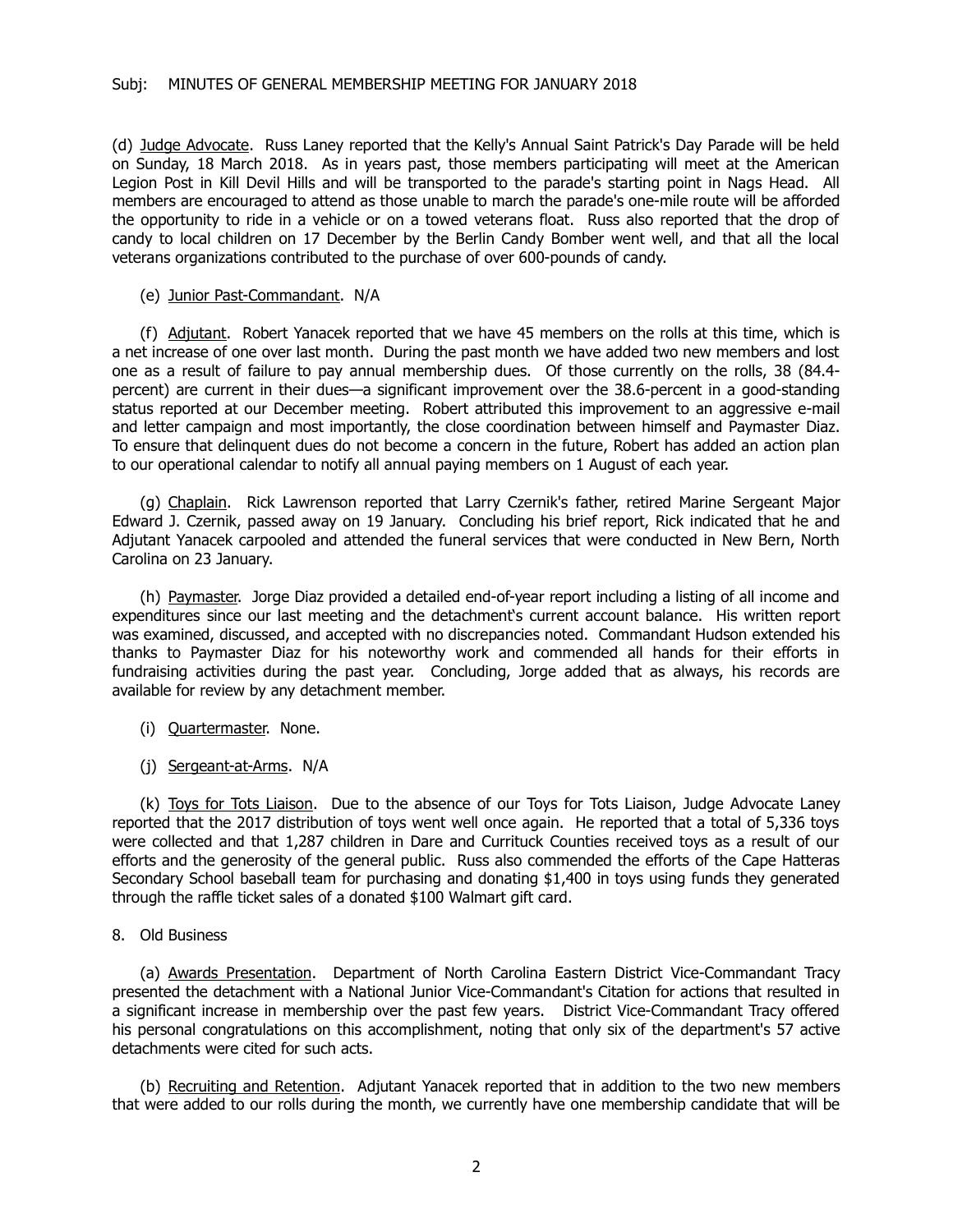joining our detachment once his request for transfer has been approved by the national headquarters. In addition, during the month Adjutant Yanacek reported that letters were sent to three Members-at-Large and two membership candidates, encouraging them to join our ranks. He advised Paymaster Diaz to be watchful for any mailed correspondence regarding this action. Addressing retention Adjutant Yanacek indicated that of the seven members currently being carried on our rolls in a delinquent status, one has indicated his intent to bring his dues current, while one has indicated that he will not be renewing his membership. Accordingly, the latter member will be dropped from our rolls on 1 February. Of the five remaining members, two have moved from our area and will be dropped from our rolls on 1 September, while the intent of the final three remains unknown at this time. Adjutant Yanacek requested assistance from those present to contact these three members, encourage them to continue their membership, and to establish their intent. Commandant Hudson and Tim Gregory indicated that they would each assist in this effort.

(c) Grants and Donations. Adjutant Yanacek reported that as Walmart's new fiscal years begins on 1 February, he will once again be recording his volunteer hours for submission to the Walmart Foundation's "Volunteerism Always Pays" grant program.

(d) Sickbay. Adjutant Yanacek reported that John Dozier had surgery to repair a hernia earlier this month. Although the surgery was successful, John remains at home recovering. Adding to his report, he also received a message from Senior Vice-Commandant Elect Keating, indicating that he would not be present at this evening's meeting, citing dizziness from his medications for illness caused by Agent Orange exposure in Vietnam as the cause. Please keep these Marines in your thoughts and prayers.

(e) Marine in Need. Adjutant Yanacek reported that a local Army veteran was assisted earlier this month with a \$100 donation from the detachment to prevent his eviction from his residence due to delinquent rent. This donation was authorized by Commandant Draper following an e-mail poll of the membership in which those responding supported this action. Judge Advocate Laney added to this report, indicating that additional funds to assist this fellow veteran were provided by all the local veterans organizations and the Dare County Interfaith Community Outreach. In addition to the collective payment of delinquent rent provided by these organizations, it was noted that Paymaster Diaz personally paid the a remaining balance of \$45 in late payment fees to ensure that this veteran would not be evicted.

(f) Website and Marketing. Adjutant Yanacek reported that our website and Facebook pages are upto-date, including information, correspondence, and photographs from recent activities.

(g) Social Activity. Adjutant Yanacek reported that on 2 January, ten members and six guests met for the free breakfast social offered to veterans at the Jolly Roger restaurant in Kill Devil Hills. Robert added that everyone in attendance enjoyed both the food and company. Next month's breakfast social will be on 6 February 2018 at 0900. All hands are invited and encouraged to attend.

(h) Installation of Detachment Officers. The following members were administered the Oath of Office by DoNC Eastern District Vice-Commandant Tracy per the ritual prescribed in reference (c):

| Commandant             | Dan Hudson            |
|------------------------|-----------------------|
| Junior Vice-Commandant | Ray Bowser            |
| Judge Advocate         | <b>Russ Laney</b>     |
| Adjutant               | Robert Yanacek        |
| Chaplain               | <b>Rick Lawrenson</b> |
| Paymaster              | Jorge Diaz            |
| Quartermaster          | Dennis Thompson       |

As the senior vice-commandant elect was unable to attend the meeting and take the Oath of Office due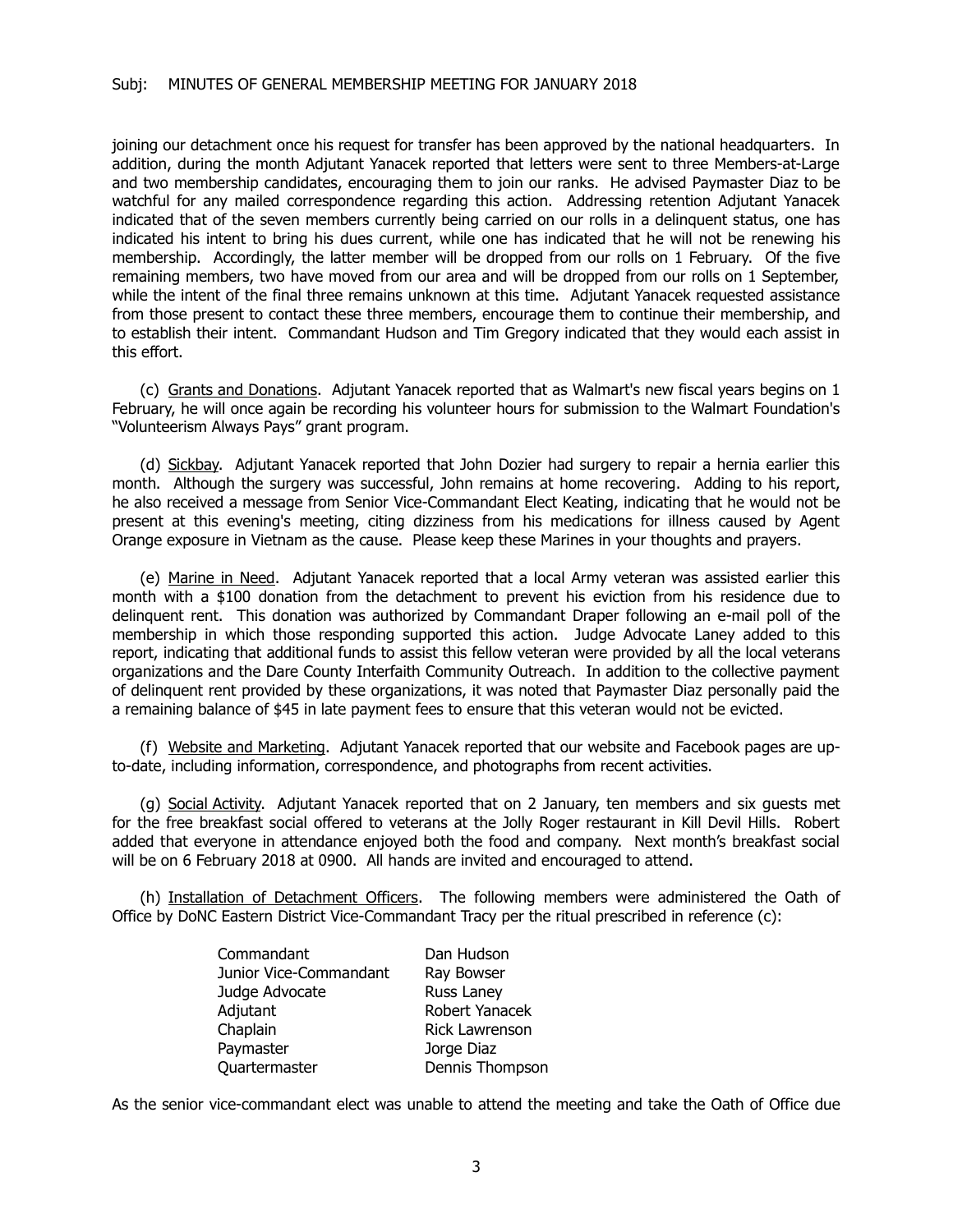to illness, the Report of Officer Installation that had been prepared prior to the meeting will need to be modified accordingly. Adjutant Yanacek will make the necessary changes, digitally sign the report and submit it to DoNC Eastern District Vice-Commandant Tracy for his signature and submission to the national headquarters, via the DoNC adjutant as required by reference (a).

(i) Correspondence. Paymaster Diaz reported that he received letters of thanks from the Dare County Arts Council and the U.S. Marines Youth Foundation for our recent donations to these organizations. Both letters were digitally forwarded to the adjutant, who in turn, has added them to our detachment's website for review by our members, and as supporting evidence of our efforts to the general public.

(j) Adopt-A-Beach Cleanup. Adjutant Yanacek reported that cleanup activity at the West Third Public Estuarine Access was performed on 16 January. Although cleanup took less than one-hour, the ongoing bike path construction project at the access prevented parking vehicles at the site and required parking at a nearby member's home, followed by a half-mile walk to the access to perform the cleanup. Although six garbage bags were filled with debris, trash at the access was minimal—with the majority of the collected debris consisting of small branches, pine cones and pine tree needles. Concluding, Adjutant Yanacek stated that our next cleanup is scheduled for Tuesday, 20 March 2018. Should the ongoing construction project preclude on-site parking, the cleanup will be performed nonetheless by members who can either walk or ride a bike to the access site.

(k) Proposed Detachment Budget for 2018. The membership considered the proposed budget prepared and submitted by Judge Advocate Laney at our December meeting. During that meeting, the proposal was tabled for further review and action at our January meeting. A copy of the proposed budget with a few recommended changes made by Adjutant Yanacek was then provided to those present. The recommended changes included adding \$1,000 of income to reflect a projected Walmart instore grant, a \$40 increase to our yearly donation to the U.S. Marines Youth Foundation Tree of Lights Program, and the sponsorship of local youth baseball. Each line item was read, and when necessary to answer any questions raised, explained. A discussion involving the sponsorship of youth baseball was held in which the membership agreed to sponsor one youth baseball team. The specific details of this discussion are provided separately in the following paragraph for clarity. At the conclusion of reviewing the proposed budget, Commandant Hudson explained that our budget is a fiscal guideline for the detachment, and that any expenditures listed are subject to change based on our performance in generating the projected income levels at fundraising events and operational needs of the detachment. With that, Judge Advocate Laney motioned that the proposed budget be adopted with the changes as discussed. His motion was seconded by Adjutant Yanacek, voted-on, and passed without dissent. The detachment's approved budget for 2018 is provided at enclosure (2).

(l) Youth Baseball Sponsorship. Within the discussion of the proposed detachment budget for 2018 as noted above, a separate discussion concerning a recommendation to become a sponsor of local youth baseball was also conducted. Reviewing a hand-out prepared by Adjutant Yanacek, the membership considered various sponsorship levels for the Dare County Baseball League and the Outer Banks Babe Ruth League. For informational purposes for those not present at the meeting, the Dare County Baseball League plays their games in Manteo and serves youngsters from six to twelve years of age while the Babe Ruth League plays in both Kitty Hawk and Kill Devil Hills, serving those in the thirteen to fifteen year old age group. Additionally, the former league's schedule begins in late March, while the latter begins in late June. Sponsorship levels for both groups were similar in features and cost. Paymaster Diaz opened the discussion stating that that he was in support of youth baseball, and that his primary concern was to provide the greatest impact on the youth involved and attain the most the visibility for the detachment within our local community. Commandant Hudson expressed his thoughts that since the cost for sponsoring both leagues would be \$950, selecting only one would be the best course of action in light of the our optimistic fundraising projection in the budget. Commenting on his remarks, Chaplain Lawernson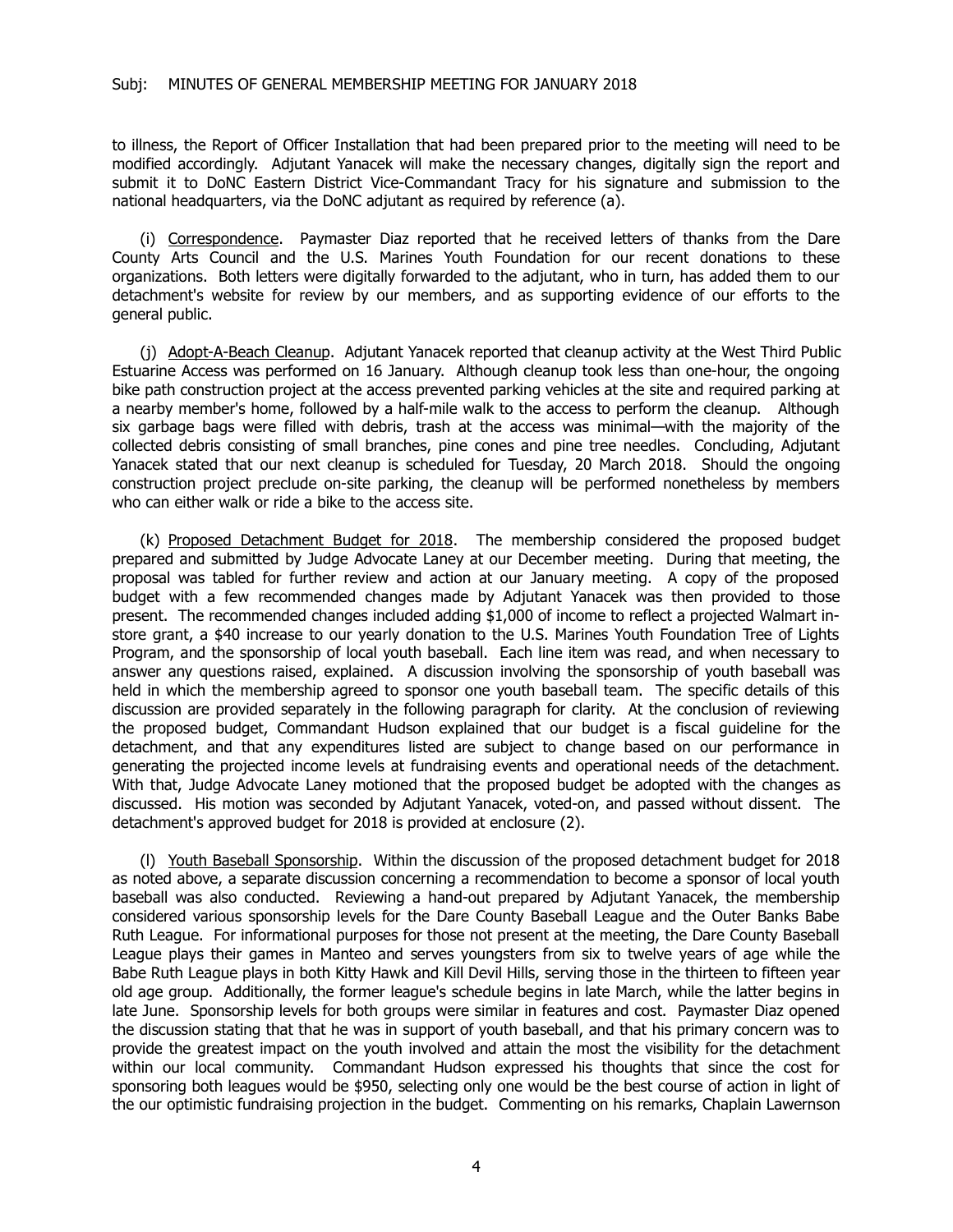stated that if given the choice of only selecting one, he supported the Dare County Baseball League as it served the younger age group of players—a group that is often overlooked. Following further discussion, the consensus of those present was that the Outer Banks Babe Ruth League would be a better option for our first time in supporting youth baseball. A motion was subsequently made to provide funds for a team sponsorship for the Outer Banks Babe Ruth League. This sponsorship would provide the detachment with a link on the sponsor's page of the Outer Banks Babe Ruth League's website, a listing of the detachment on the sponsor board at the ball-field, the detachment's name on one team's uniform, and a team photograph at a cost of \$500. This motion was seconded and passed without dissent. Accordingly, Adjutant Yanacek will prepare the necessary sponsorship application, then submit it to Paymaster Diaz who will prepare the necessary draft and mail both to the appropriate address.

#### 9. New Business

(a) Bereavement Donation. Paymaster Diaz reported that following an e-mail poll of the membership by Commandant Draper, a donation in the amount of \$100 was made to "His Generation" in memory of Larry Czernik's father, Sergeant Major Edward J. Czernik, USMC (Retired). The donation to this organization was made at the request of Larry and his family in lieu of flowers, and will be specifically used to sponsor golfing clinics for local youth in our area—in honor of the late Sergeant Major's passion for the game of golf.

(b) Roses for Marine Corps League Rose Program. Prompted by the "Supplies" line-item on the approved budget, Commandant Hudson inquired as to the status of our inventory of roses used for the Marine Corps League Rose Program. Responding to that inquiry, Adjutant Yanacek stated that we currently have no roses in our inventory. Continuing, he stated that an attempt was made to purchase some from the League's store about a year ago, however the order was never placed when it was learned that the League's supplier was months behind in their production and could not estimate an approximate delivery time. Adding to this, Adjutant Yanacek stated that he recently contacted the League's store and learned that a new supplier had been procured, that this item was once again available for purchase at the cost of \$35 per gross, and more importantly, that delivery could be made without delay. Reacting to this report, Commandant Hudson pointed out that handing these items out at our fundraising activities has been a huge success in the past, and that the purchase of a sufficient quantity of roses for this program was in order. Taking his remarks as a motion, Adjutant Yanacek seconded Commandant Hudson's recommendation for the immediate purchase of roses. Following a brief discussion on the seconded motion, those present agreed that a sufficient quantity to order would be three-gross, after which the motion passed without dissent. Accordingly, Commandant Hudson tasked Paymaster Diaz with placing the approved order at his earliest convenience.

(c) President's Volunteer Service Award. Adjutant Yanacek submitted a written proposal, provided at enclosure (3), to consider and adopt the President's Volunteer Service Award (PVSA) program as a means to recognize those who perform volunteer service within our area. This national program is sponsored by the Corporation for National and Community Service, is administered by Points of Light, and seeks to inspire more to answer the call to volunteer service through recognition from the President of the United States. The proposal to adopt this program would require the detachment to apply and gain approval for the PVSA by becoming a certifying organization. Once approved, a certifying organization must adhere to the requirements of the program by recording the number of hours of volunteer service performed, and to purchase and present the PVSA to those who we, as a detachment, certify as meeting the program's criteria. Although the cost of the actual award is nominal, the responsibility entrusted to a certifying organization is great—as recognition from the President of the United States is involved. A number of good questions were raised by the membership including the steps necessary to become a certifying organization, and whether we would use it to recognize only members of our detachment, or consider the efforts of others within our community. Responding to those questions, Adjutant Yanacek briefly explained the process of becoming a certifying organization, then indicated that the program gave each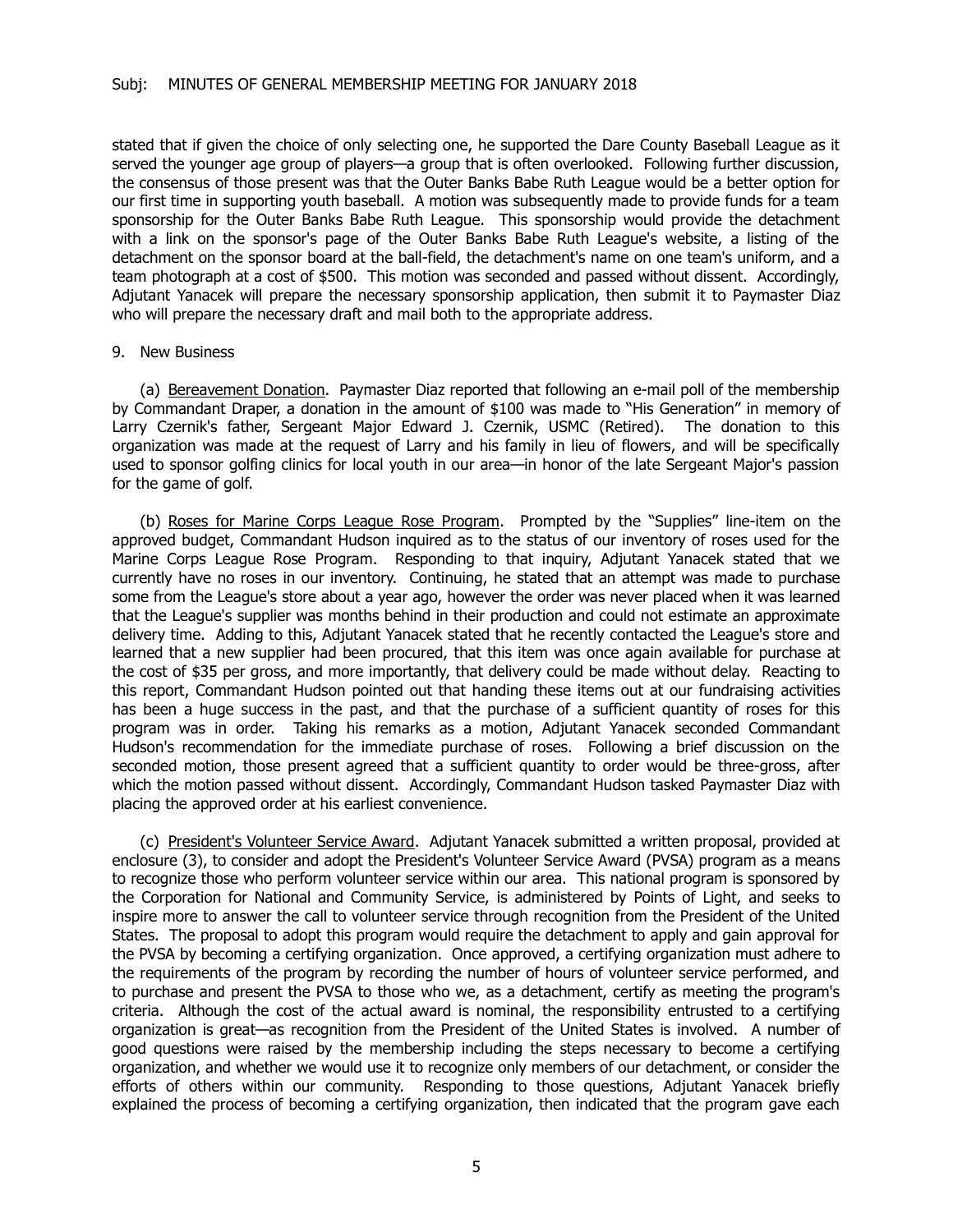approved certifying organization the latitude to decide which volunteer efforts to count towards the PVSA. Adjutant Yanacek continued, stating that his review for approved certifying organizations in our area revealed that there were none east of the Raleigh area. Concluding his remarks, he pointed out that this could be a great opportunity to become the first organization in our part of the state to be granted the authority to acknowledge volunteer efforts with presidential recognition. Judge Advocate Laney wisely inquired as to whether becoming a certifying organization would require the permission of the Marine Corps League national headquarters. Responding to that inquiry, Adjutant Yanacek stated that he did not feel that permission was necessary, but that in the interests of maintaining compliance with reference (a), we should submit the proposal to the DoNC for review and guidance. With that, this proposal was tabled until such time that review and guidance is provided via the chain-of-command.

10. Chaplain Lawrenson closed the meeting with a prayer.

11. The meeting concluded at 2022 with acting Sergeant-at-Arms Laney retiring the national colors and declaring the meeting closed until 13 February 2018, when the detachment's membership will reconvene for the transaction of official business.

Robert J. Yanacek

Robert J. Yanacek Adjutant

DISTRIBUTION: A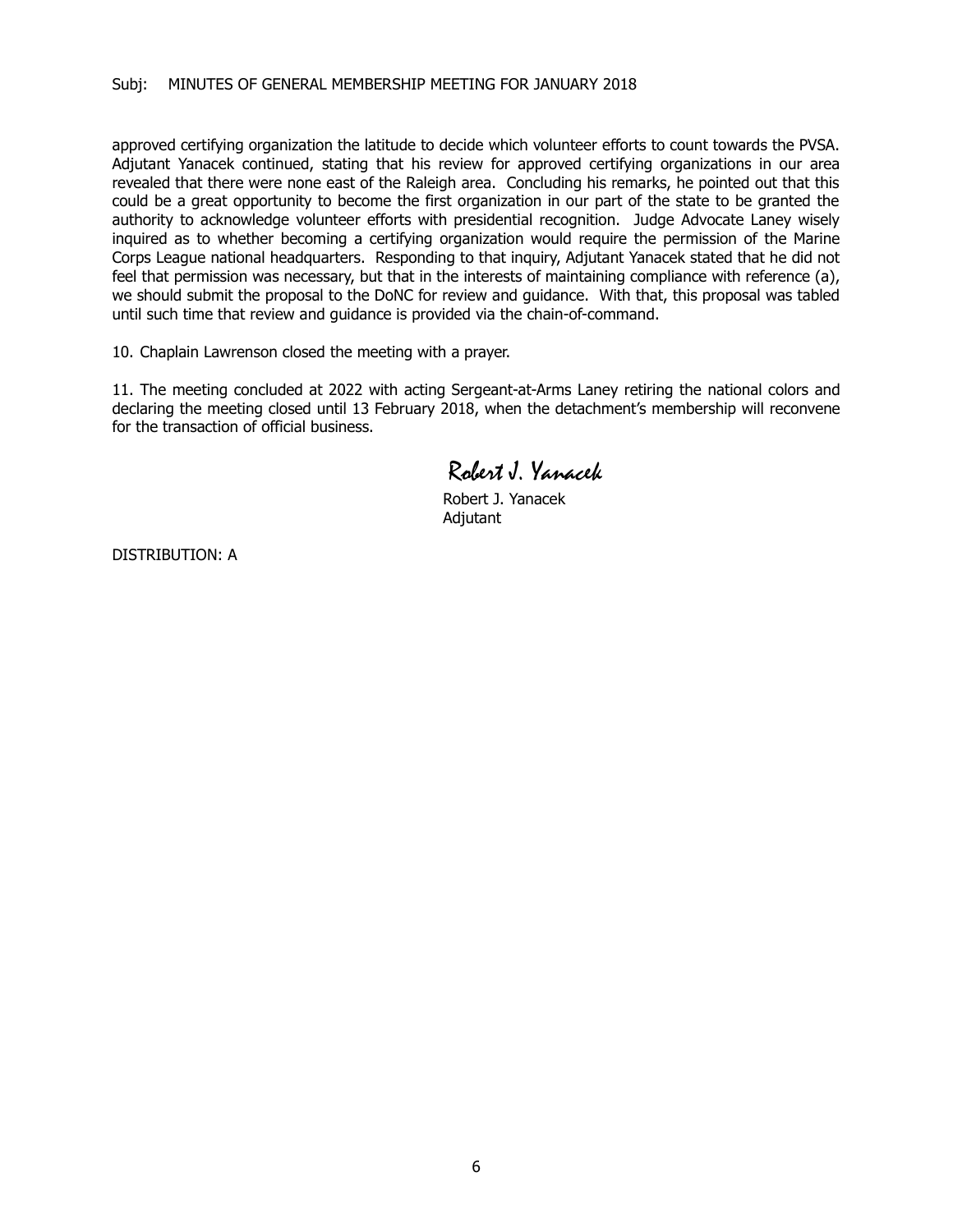# **DETACHMENT MUSTER ROLL FOR JANUARY 2018**

| Line | <b>Name</b>              | <b>Staff Billet</b>    | <b>Remarks</b> |
|------|--------------------------|------------------------|----------------|
| 1.   | Anderson, Stephen E.     |                        |                |
| 2.   | Beall, Daniel M.         |                        |                |
| 3.   | Bowser, Oyoma R.         | Junior Vice-Commandant | Present        |
| 4.   | Boyce Sr., Ronald A.     |                        |                |
| 5.   | Clark, Craig T.          |                        |                |
| 6.   | Czernik, Lawrence C.     |                        |                |
| 7.   | Diaz, Jorge L.           | Paymaster              | Present        |
| 8.   | Dozier, Clare            |                        |                |
| 9.   | Dozier, John J.          |                        |                |
| 10.  | Draper, Frank D.         | Junior Past-Commandant |                |
| 11.  | Fearing Jr., Zenas E.    |                        |                |
| 12.  | Felder, Gary L.          |                        |                |
| 13.  | Figura, John P.          |                        |                |
| 14.  | Gibson, Ron G.           |                        |                |
| 15.  | Gillis, Steven           |                        |                |
| 16.  | Gregory, Timothy G.      |                        | Present        |
| 17.  | Hannon, Scott W.         |                        |                |
| 18.  | Hudson, Daniel R.        | Commandant             | Present        |
| 19.  | Hunley, Thomas M.        |                        | Present        |
| 20.  | Hurley, Thomas F.        |                        |                |
| 21.  | Keating, Michael A.      | Senior Vice-Commandant |                |
| 22.  | Laney, Russell E.        | Judge Advocate         | Present        |
| 23.  | Lawrenson, Richard       | Chaplain               | Present        |
| 24.  | Lotspeich, Cory B.       |                        |                |
| 25.  | Mason, Ronald L.         |                        |                |
| 26.  | McGrath, Kevin J.        |                        |                |
| 27.  | Messinger Sr., Robert L. |                        |                |
| 28.  | Monroe, James S.         |                        |                |
| 29.  | O'Brien, William W.      |                        |                |
| 30.  | Owens, James W.          |                        |                |

**ENCLOSURE (1)**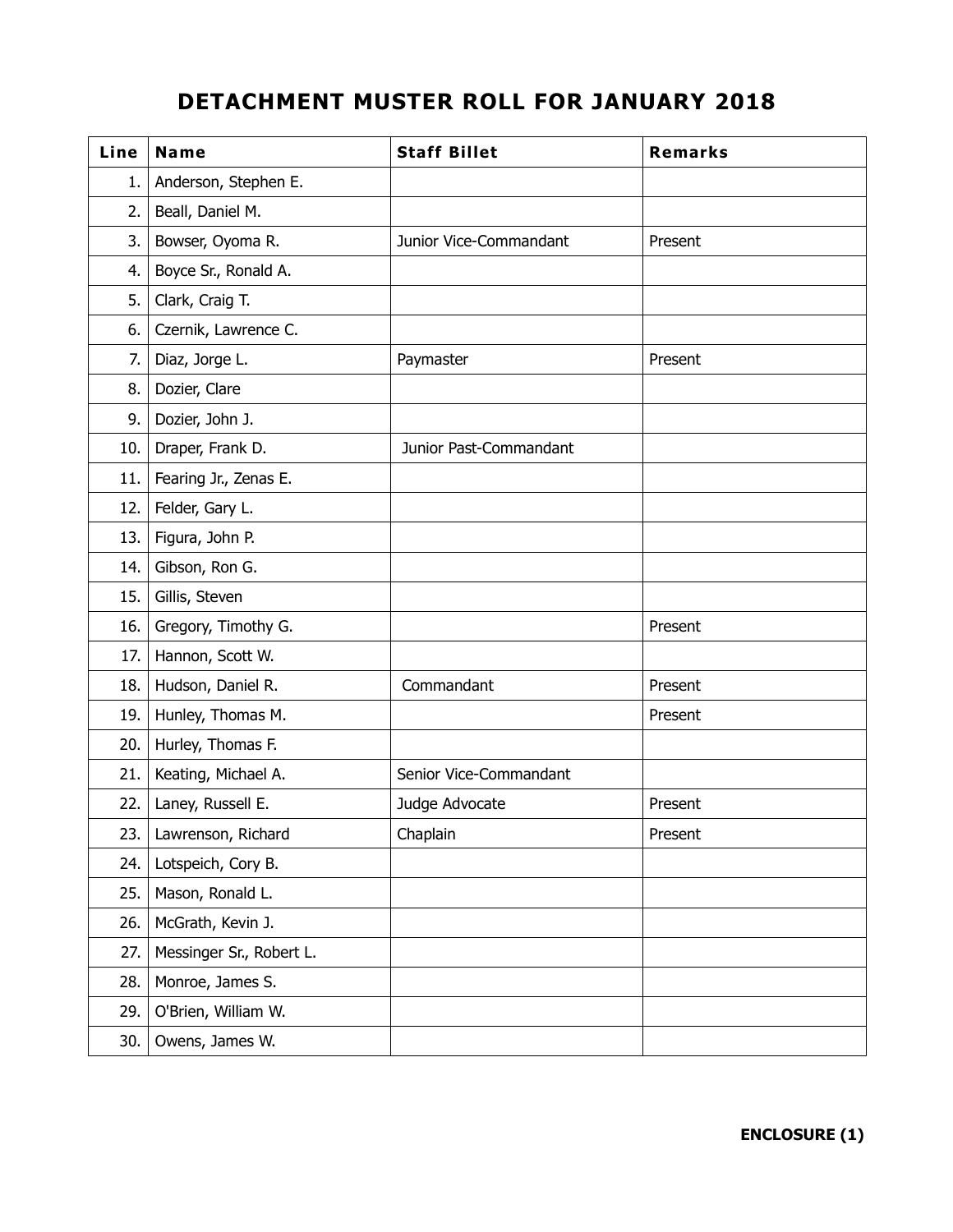# **DETACHMENT MUSTER ROLL FOR JANUARY 2018**

| Line | <b>Name</b>                 | <b>Staff Billet</b> | <b>Remarks</b> |
|------|-----------------------------|---------------------|----------------|
| 31.  | Patrick, Joseph J.          |                     |                |
| 32.  | Patrick, Susan S.           |                     |                |
| 33.  | Pedersen, Martha E.         |                     |                |
| 34.  | Riley III, Edward W.        |                     |                |
| 35.  | Romano, Frederick R.        |                     |                |
| 36.  | Russano, Frank G.           |                     |                |
| 37.  | Scarborough, Christopher L. |                     |                |
| 38.  | Spivey, Elvin L.            |                     |                |
| 39.  | Straub, Charles G.          |                     |                |
| 40.  | Strauss, John O.            |                     |                |
| 41.  | Sulik, Richard              |                     |                |
| 42.  | Sulik, Shirley J.           |                     |                |
| 43.  | Thompson, Dennis R.         | Quartermaster       | Present        |
| 44.  | Thompson, Stephen D.        |                     |                |
| 45.  | Yanacek, Robert J.          | Adjutant            | Present        |
| 46.  |                             |                     |                |
| 47.  |                             |                     |                |
| 48.  |                             |                     |                |
| 49.  |                             |                     |                |
| 50.  |                             |                     |                |
| 51.  |                             |                     |                |
| 52.  |                             |                     |                |
| 53.  |                             |                     |                |
| 54.  |                             |                     |                |
| 55.  |                             |                     |                |
| 56.  |                             |                     |                |
| 57.  |                             |                     |                |
| 58.  |                             |                     |                |
| 59.  |                             |                     |                |
| 60.  |                             |                     |                |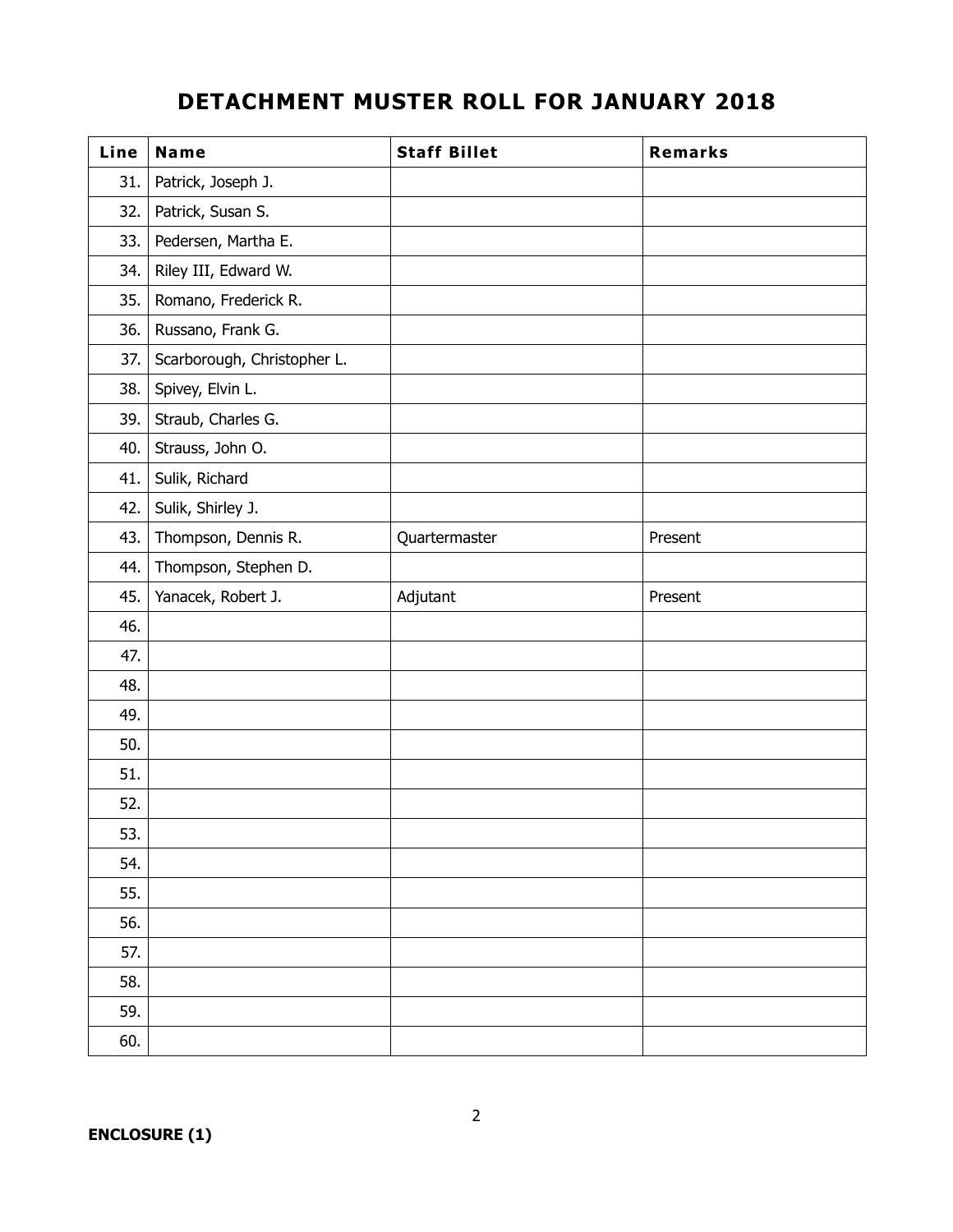### **DETACHMENT BUDGET FOR 2018**

| <b>BEGINNING BALANCE</b> | \$9,479.37 |
|--------------------------|------------|
|--------------------------|------------|

### **Anticipated Income**

| <b>Total</b>                         | \$6,000.00 |
|--------------------------------------|------------|
| Walmart Foundation In-Store Grant    | \$1,000.00 |
| Walmart Toys for Tots                | \$1,500.00 |
| Fall Belk Charity Sale               | \$1,000.00 |
| Spring Belk Charity Sale             | \$1,000.00 |
| Seafood Festival                     | \$500.00   |
| <b>Walmart Foundation VAP Grants</b> | \$1,000.00 |

### **Spending Plan**

| Toys for Tots of Dare County           | \$1,500.00 |                                                   |
|----------------------------------------|------------|---------------------------------------------------|
| Special Olympics of Dare County        | \$500.00   |                                                   |
| Interfaith Community Outreach          |            | \$750.00 Defray Expenses for Veterans In Need     |
| Scouting Awards                        |            | \$500.00 Scouting Eagle and Gold Awards           |
| Sergeant Mac Foundation                |            | \$100.00 National Wreath Project                  |
| U.S. Marines Youth Foundation          |            | \$100.00 Tree of Lights Program                   |
| Citizenship Scholarship                |            | \$500.00 First Flight High School                 |
| Citizenship Scholarship                |            | \$500.00 Manteo High School                       |
| Citizenship Scholarship                |            | \$500.00 Cape Hatteras Secondary School           |
| Sergeant Earl Murray Heroes Foundation |            | \$500.00 Kill Devil Hills Shop-With-A-Cop Program |
| Blue Star Mothers of Dare County       | \$250.00   |                                                   |
| Babe Ruth Baseball Team Sponsorship    | \$500.00   |                                                   |
| <b>Additional Grant Expenditures</b>   | \$500.00   |                                                   |
| <b>Supplies</b>                        |            | \$250.00 Flags, Roses, Etc.                       |
| Administrative                         |            | \$300.00 Postage, Website, Phone, PO Box, Etc.    |
| <b>Total</b>                           | \$7,250.00 |                                                   |
|                                        |            |                                                   |

**ENDING BALANCE \$8,229.37**

**ENCLOSURE (2)**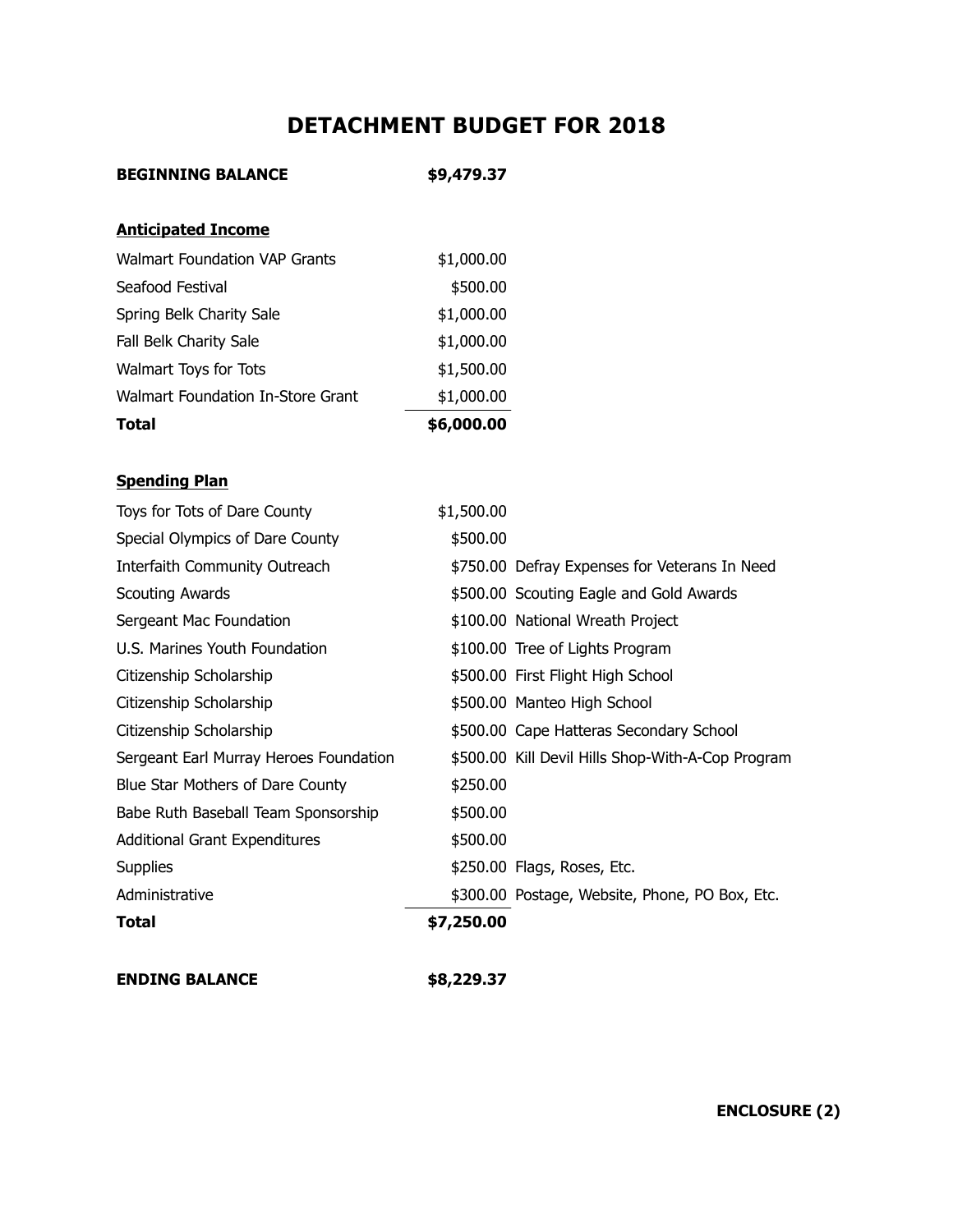## **THE PRESIDENT'S VOLUNTEER SERVICE AWARD**

#### **BACKGROUND**

The President's Volunteer Service Award (PVSA) is the premier volunteer awards program, encouraging citizens to live a life of service through presidential gratitude and national recognition. The PVSA is an initiative of the Corporation for National and Community Service (CNCS) and is administered by Points of Light. Through a shared mission of inspiring more to answer the call to service, the PVSA celebrates the impact we can all make in bettering our communities and our world.

#### **CRITERIA**

- Individuals, families, and groups that meet the criteria are eligible for the PVSA.
- Recipients must be a United States citizen or a lawfully admitted permanent resident of the United States.
- Awards are issued for service hours served within a 12-month time period or over the course of a lifetime.
- Awards are issued for volunteer service only; Monetary donations are not a factor considered for the award.
- Court-ordered community service does not qualify for the award.
- Awards are granted and presented by approved Certifying Organizations.

 Service must be with an approved Certifying Organization that is legally established in the United States, the Commonwealth of Puerto Rico, or one of the U.S. Territories.

Each Certifying Organization determines what hours count towards the award.

 Certifying organizations have the discretion to decide if they want to award hours served only with their organization or honor hours served elsewhere.

#### **ELIGIBILITY**

Hours are measured over a 12-month period and awards are designated based on cumulative hours.

 The awards are offered in multiple levels and are designed to recognize each milestone of your service achievement.

 Levels include bronze, silver, gold and the highest honor, the President's Lifetime Achievement Award for those who contribute more than 4,000 hours of service in their lifetime.

| Category               | <b>Bronze</b>    | <b>Silver</b>    | Gold           |
|------------------------|------------------|------------------|----------------|
| Kids $(5 - 10)$        | 26 to 49 hours   | 50 to 74 hours   | $75+$ hours    |
| Teens $(11 - 15)$      | 50 to 74 hours   | 75 to 99 hours   | $100+$ hours   |
| Young Adults (16 - 25) | 100 to 174 hours | 175 to 249 hours | $250+$ hours   |
| Adults (26 and older)  | 100 to 249 hours | 250 to 499 hours | $500+$ hours   |
| Families and Groups*   | 200 to 499 hours | 500 to 999 hours | $1,000+$ hours |

#### **ANNUAL AWARDS**

\* Two or more people, with each member contributing at least 25 hours toward the total.

#### **LIFETIME AWARDS**

Individuals who have completed 4,000 or more hours in their lifetime

#### **BECOME A CERTIFYING ORGANIZATION**

- Must take a short, no-cost e-course on the program. This e-course is an annual requirement.
- Complete and submit the certifying organization application online.

 Once submitted, all applications are reviewed thoroughly with follow-up sometimes required. Processing takes approximately 10-15 business days. Organizations will receive email updates as to status of application.

#### **WHO CAN BECOME A CERTIFYING ORGANIZATION?**

Certifying Organizations must fall into one of the following categories: nonprofit; community or faith-based organization; business; school and college; national service program; civic, fraternal or service organization; membership or trade association; or federal, state or local government agency.